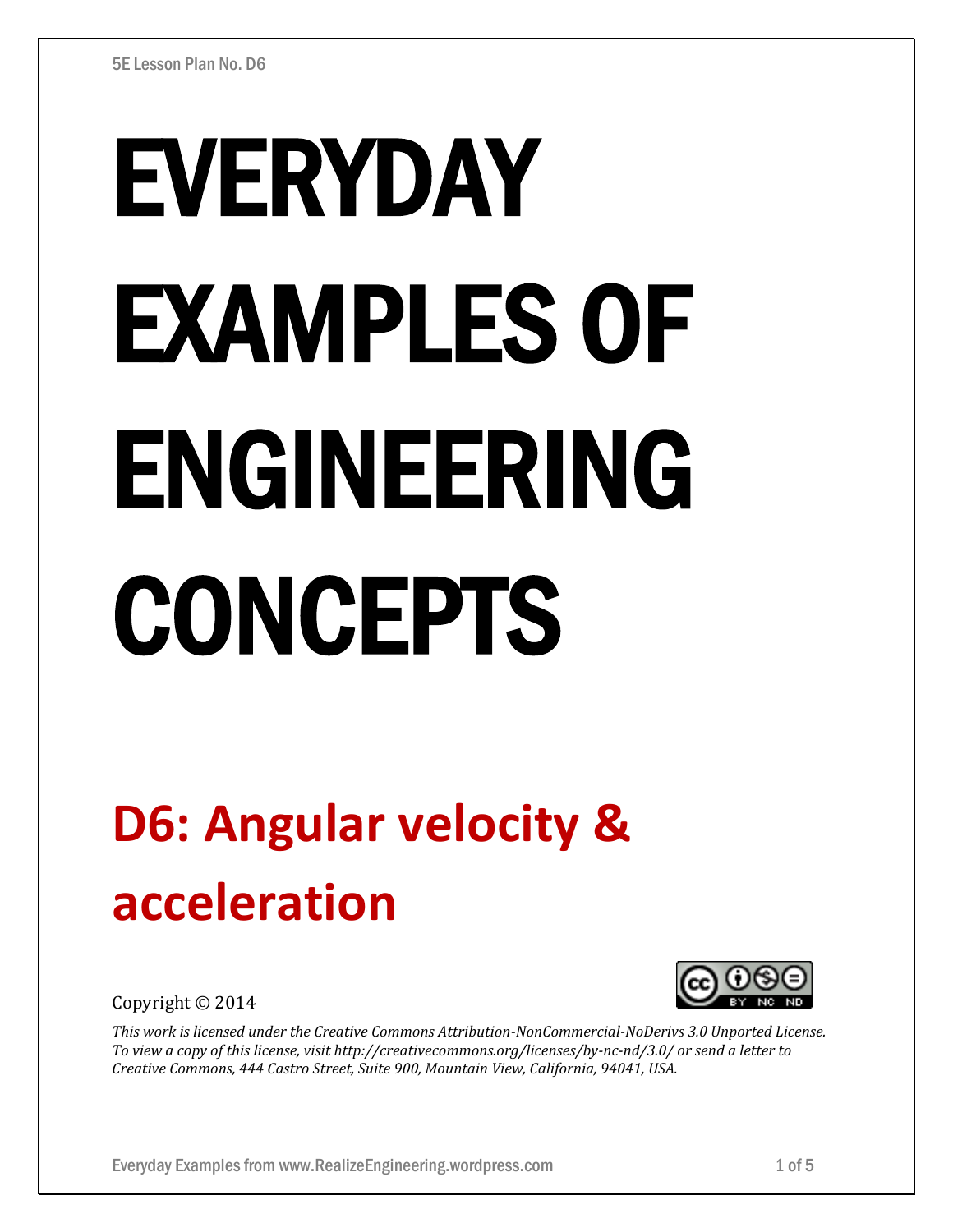*This is an extract from 'Real Life Examples in Dynamics: Lesson plans and solutions' edited by Eann A. Patterson, first published in 2006 (ISBN:978-0-615-20394-2) which can be obtained online at www.engineeringexamples.org and contains suggested exemplars within lesson plans for Sophomore Solids Courses. Prepared as part of the NSF-supported project (#0431756) entitled: "Enhancing Diversity in the Undergraduate Mechanical Engineering Population through Curriculum Change".* 

# **INTRODUCTION**

# (from *'Real Life Examples in Dynamics: Lesson plans and solutions'*)

These notes are designed to enhance the teaching of a junior level course in dynamics, increase the accessibility of the principles, and raise the appeal of the subject to students from diverse backgrounds. The notes have been prepared as skeletal lesson plans using the principle of the 5Es: Engage, Explore, Explain, Elaborate and Evaluate. The 5E outline is not original and was developed by the Biological Sciences Curriculum Study<sup>1</sup> in the 1980s from work by Atkin and Karplus<sup>2</sup> in 1962. Today this approach is considered to form part of the constructivist learning theory and a number of websites provide easy-to-follow explanations of them<sup>3</sup>.

These notes are intended to be used by instructors and are written in a style that addresses the instructor, however this is not intended to exclude students who should find the notes and examples interesting, stimulating and hopefully illuminating, particularly when their instructor is not utilizing them. In the interest of brevity and clarity of presentation, standard derivations and definitions are not included since these are readily available in textbooks which these notes are not intended to replace but rather to supplement and enhance. Similarly, it is anticipated that these lessons plans can be used to generate lectures/lessons that supplement those covering the fundamentals of each topic.

It is assumed that students have acquired a knowledge and understanding of topics usually found in a Sophomore level course in Statics, including free-body diagrams and efficiency.

This is the second in a series of such notes. The first in the series entitled 'Real Life Examples in Mechanics of Solids' edited by Eann Patterson (ISBN: 978-0-615-20394-2) was produced in 2006 and is available on-line at www.engineeringexamples.org.

# **Acknowledgements**

 $\overline{a}$ 

Many of these examples have arisen through lively discussion in the consortium supported by the NSF grant (#0431756) on "Enhancing Diversity in the Undergraduate Mechanical Engineering Population through Curriculum Change" and the input of these colleagues is cheerfully acknowledged as is the support of National Science Foundation.

Eann A. Patterson *A.A. Griffith Chair of Structural Materials and Mechanics School of Engineering, University of Liverpool, Liverpool, UK & Royal Society Wolfson Research Merit Award Recipient*

<sup>1</sup> Engleman, Laura (ed.), *The BSCS Story: A History of the Biological Sciences Curriculum Study*. Colorado Springs: BSCS, 2001.

<sup>2</sup> Atkin, J. M. and Karplus, R. (1962). Discovery or invention? *Science Teacher* 29(5): 45.

<sup>3</sup> e.g. Trowbridge, L.W., Bybee, R.W., *Becoming a secondary school science teacher*. Merrill Pub. Co. Inc., 1990.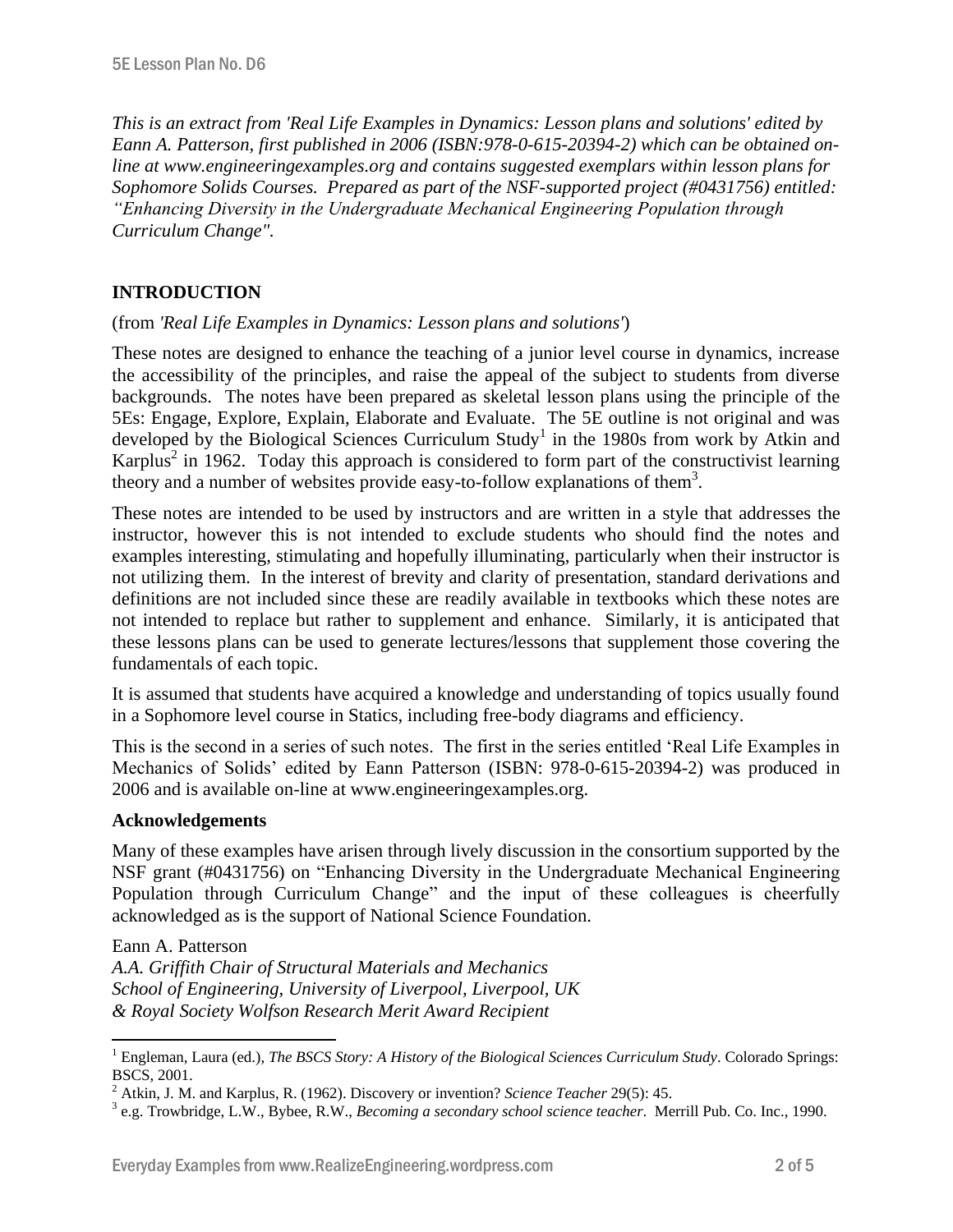# **KINEMATICS OF RIGID BODIES**

#### 6. Topic**: Angular velocity & acceleration**

#### **Engage:**

Take a yoyo into class and also an empty cable spool with a length of string wound on to it. You should be able to get cable spools from your Department of Electrical Engineering, alternatively ask your campus maintenance staff if their electrical team can collect them for you.

Practice with the yoyo while the class assembles and settles down.



# **Explore:**

Place the spool on the bench with the string partially unwound (orientated as shown in the figure below) and ask the students to predict which way the spool will move when you pull the string and whether the string will be wound or unwound. Collect the options and take a class vote on it before pulling the string carefully so that the spool does not slip. This also works with the yoyo but is less easy to see in a large class.



# **Explain :**

Draw the kinematic diagram:

The spool does not slip so, at contact between spool and table, the velocity is zero, i.e.  $v_c = 0$ 

Velocity is constant all along the unwound string (assume the string is pulled at 150 mm/s) so  $v_B = 0.15 \text{ m/s} \Rightarrow$ 

(Angular velocity of spool,  $\omega = \frac{v_B}{\epsilon_0} = \frac{0.13}{5.0 \times 10^{-3}} = 3$  $50 \times 10$ 0.15  $\overline{3}$  =  $=\frac{v_B}{r_{_{RO}}}=\frac{0.15}{50\times10^{-7}}$ *BO B r*  $\omega = \frac{v_B}{\omega} = \frac{0.15}{2.0 \times 10^{-3}} = 3$  rad/s  $\omega$ 

i.e. spool moves in the direction it is being pulled!

Velocity of center of spool,  $v_o = r_{oc}\omega = (150 \times 10^{-3}) \times 3 = 0.45$  m/s  $\Rightarrow$ 

So since  $v_o \succ v_B$  the string will be wound up at a rate equal to the difference, i.e. 0.3 m/s.

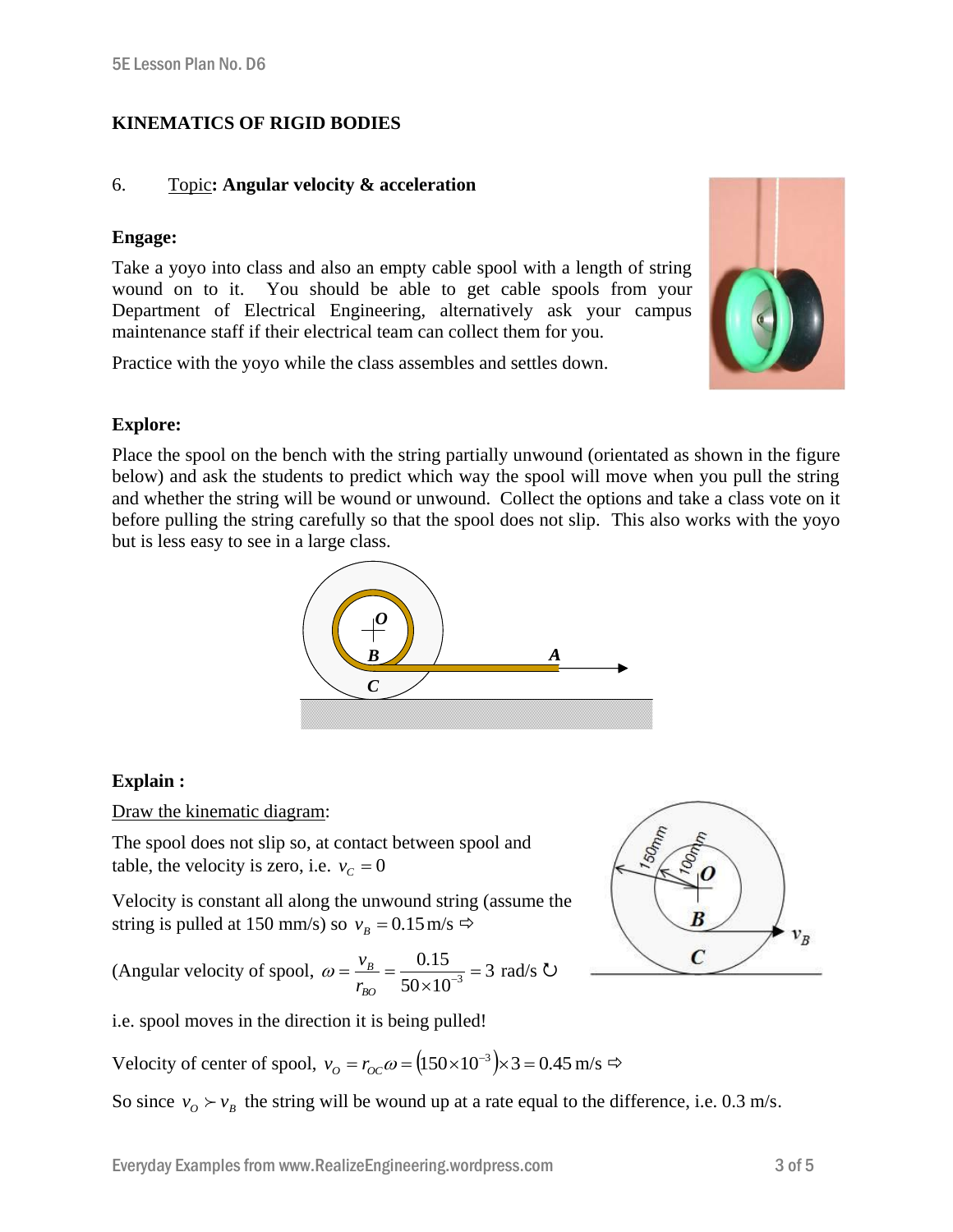# **Elaborate**

Consider a yoyo falling under gravity when the unwinding of the string causes it to rotate giving it gyroscopic stability, i.e. it will resist forces attempting to move its axis of rotation in the same way as a spinning top (see lesson #11). If the string is attached securely to the axis of the yoyo then, when it is fully unwound, the rotational energy in the yoyo will cause it to start winding back up the string again. The yoyoist will have to pull up on the string slightly in order to replace the energy loss due to friction. In some designs of yoyo, the string is not firmly attached to the axle, in order to allow the yoyo to spin freely or 'sleep' when the string is full unwound, with these designs the yoyoist needs to give a tug to start it winding up again. The tug has the same effect as pulling the string around the spool.



The center of mass of a yoyo will fall at a constant acceleration due to gravity:  $a_0 = 9.81 \text{ m/s}^2$  so at the end of its 1.15m string it will have achieved a velocity given by:

$$
v_2^2 - v_1^2 = 2as
$$
 and  $(v_0)_2 = \sqrt{2as} = \sqrt{2 \times 9.81 \times 1.15} = 4.75$  m/s

The diameter of the axle is typically 10mm so the rate of rotation is given by,

$$
\omega = \frac{v_O}{r_{BO}} = \frac{4.75}{5 \times 10^{-3}} = 950 \text{ rad/s \space \textcircled{5}}
$$

This ignores any losses due to friction or air resistance and also ignores the resistance to rotation, i.e. inertia of the yoyo (see example 8.1).

# **Evaluate**

Ask the students to calculate the horizontal velocity of their foot when riding their bicycle at an increasing velocity of 15mph ( $\equiv 6.7$ m/s) using the middle gear of the range available, at the instant when the pedal is at the top of its rotation.